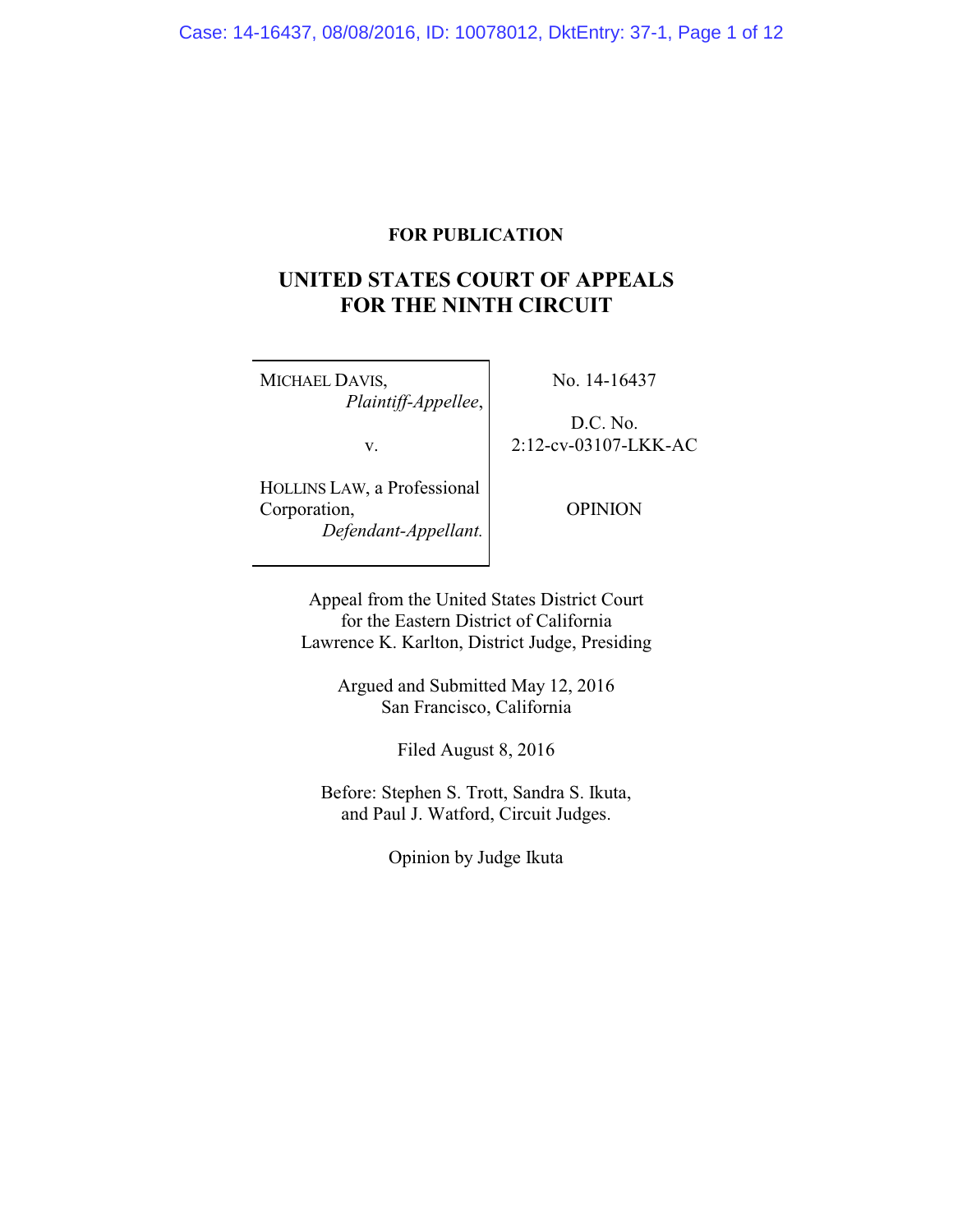# **SUMMARY\***

# **Fair Debt Collection Practices Act**

The panel reversed the district court's judgment, after a bench trial, in favor of the plaintiff on a claim under the Fair Debt Collection Practices Act.

The panel held that the defendant's communication was sufficient in context to disclose to the least sophisticated debtor that it was from a debt collector, and therefore did not violate 15 U.S.C. § 1692e(11).

### **COUNSEL**

Kathleen Mary Kushi Carter (argued) and Tamara M. Heathcote, Hollins Law, Irvine, California, for Defendant-Appellant.

Aaron D. Radbil (argued), Greenwald Davidson Radbil PLLC, Austin, Texas; Ryan S. Lee, Krohn & Moss, LTD, Los Angeles, California; Matthew A. Rosenthal, Westgate Law, Los Angeles, California; for Plaintiff-Appellee.

**<sup>\*</sup>** This summary constitutes no part of the opinion of the court. It has been prepared by court staff for the convenience of the reader.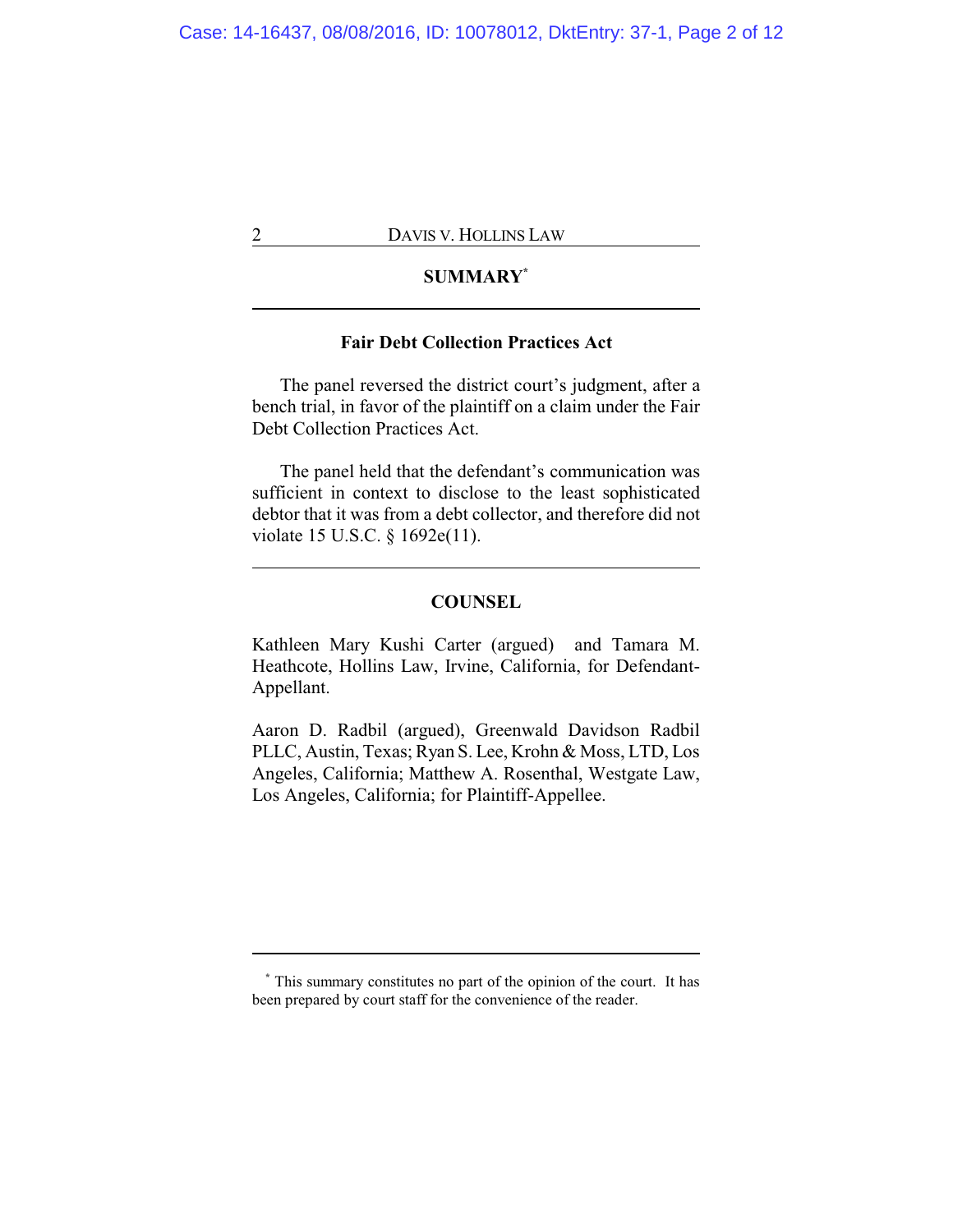#### **OPINION**

#### IKUTA, Circuit Judge:

Hollins Law, a law firm and debt collection agency, is subject to the Fair Debt Collection Practices Act (FDCPA), which among other things requires debt collectors "to disclose in subsequent communications that the communication is from a debt collector." 15 U.S.C. § 1692e(11). Today we hold that if a subsequent communication is sufficient to disclose to the least sophisticated debtor that the communication was from a debt collector, there is no violation of  $\S 1692e(11)$  even if the debt collector did not expressly state, "this communication is from a debt collector." Accordingly, Hollins Law did not violate § 1692e(11) here.

I

We begin by describing the legal background. The FDCPA, 15 U.S.C. §§ 1692–1692p, comprehensively regulates debt collectors. *Tourgeman v. Collins Financial Servs., Inc.*, 755 F.3d 1109, 1119 (9th Cir. 2014). Its remedial purpose is to prevent debt collection actions that frustrate consumers' ability to chart a course of action in response to a collection effort. *See Donohue v. Quick Collect, Inc.*, 592 F.3d 1027, 1034 (9th Cir. 2010). Section 1692e precludes a debt collector from using "any false, deceptive, or misleading representation or means in connection with the collection of any debt." 15 U.S.C. § 1692e. "Debt" is defined as "any obligation or alleged obligation of a consumer to pay money arising out of a transaction in which the money, property, insurance, or services which are the subject of the transaction are primarily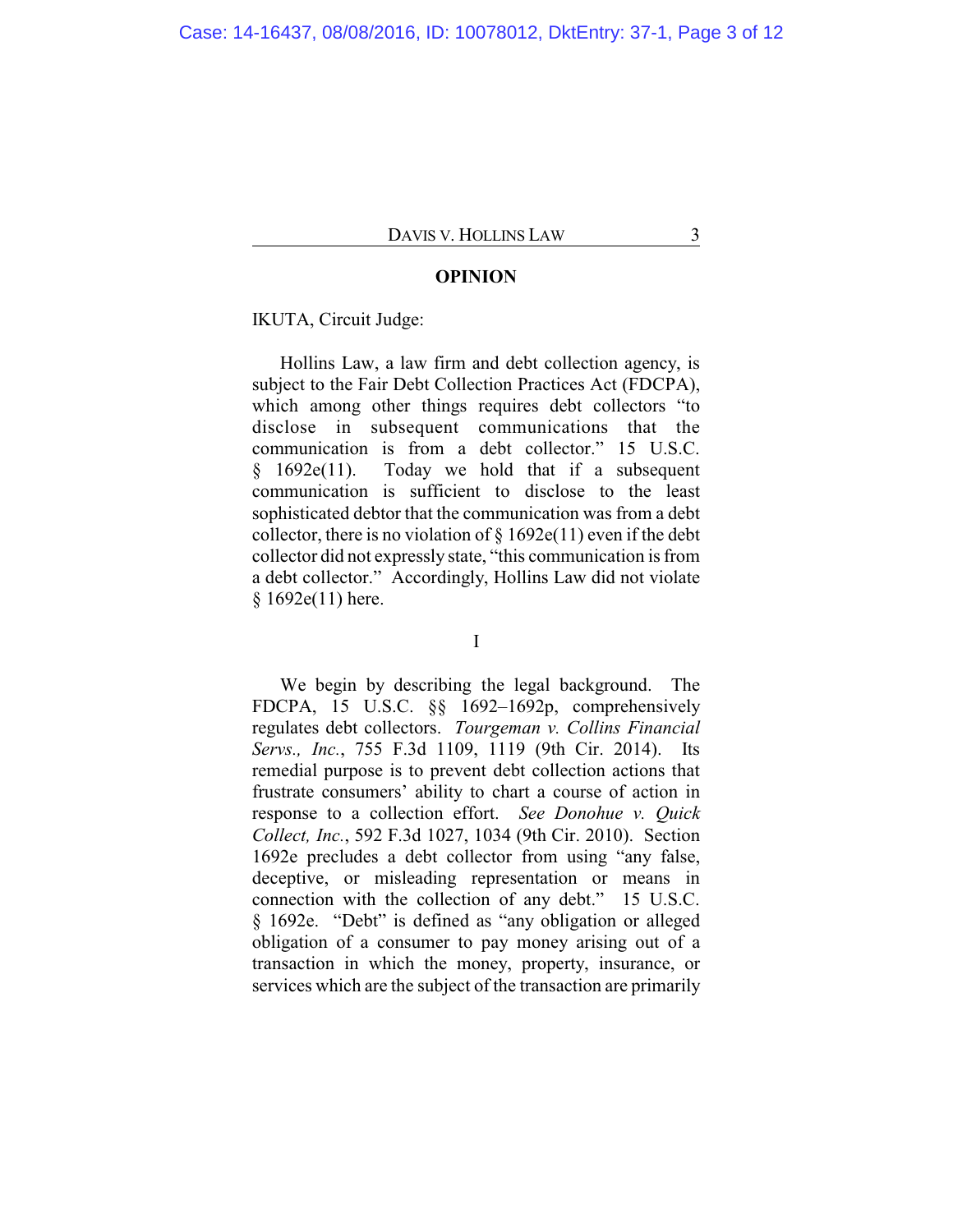for personal, family, or household purposes, whether or not such obligation has been reduced to judgment." *Id*. § 1692a(5). Section 1692e provides a nonexclusive list of 16 collection practices that violate the FDCPA. At issue here is  $§ 1692e(11)$ , which provides:

> The failure to disclose in the initial written communication with the consumer and, in addition, if the initial communication with the consumer is oral, in that initial oral communication, that the debt collector is attempting to collect a debt and that any information obtained will be used for that purpose, and the failure to disclose in subsequent communications that the communication is from a debt collector, except that this paragraph shall not apply to a formal pleading made in connection with a legal action.

To determine whether a debt collector is liable for a violation of § 1692e, we apply an objective standard that "takes into account whether the least sophisticated debtor would likely be misled by a communication." *Tourgeman*, 755 F.3d at 1119 (internal quotation marks omitted). We have defined the "least sophisticated debtor" standard as "lower than simply examining whether particular language would deceive or mislead a reasonable debtor." *Id*. (internal quotation marks omitted). Even though the "least sophisticated debtor may be uninformed, naive, and gullible," the debtor's "interpretation of a collection notice cannot be bizarre or unreasonable." *Evon v. Law Offices of Sidney Mickell*, 688 F.3d 1015, 1027 (9th Cir. 2012). Courts "have carefully preserved the concept of reasonableness" and have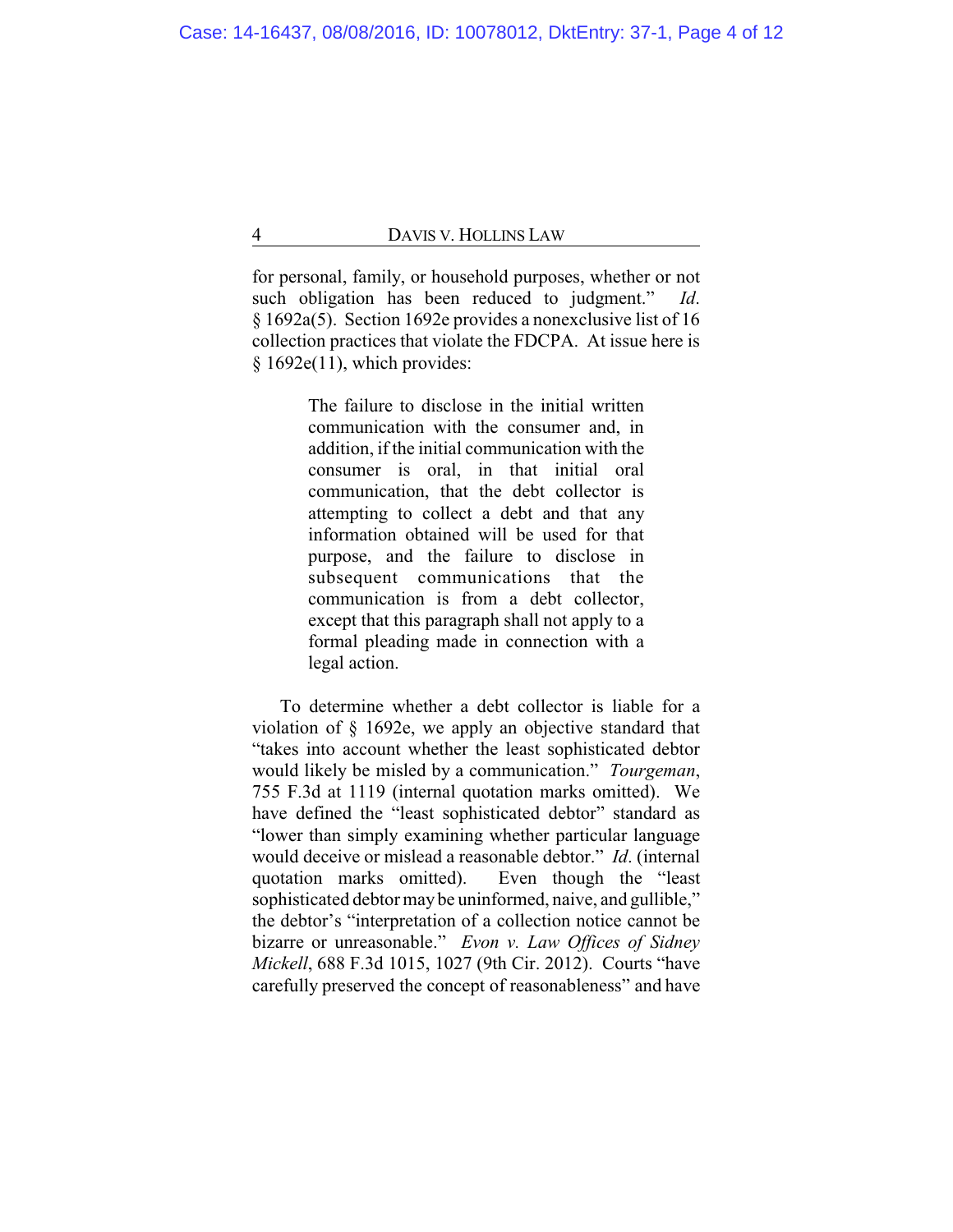presumed that debtors have "a basic level of understanding and willingness to read [the relevant documents] with care" in order to safeguard bill collectors from liability for consumers' "bizarre or idiosyncratic interpretations of collection notices." *Id*. (quoting*Clomon v. Jackson*, 988 F.2d 1314, 1319 (2d Cir. 1993) and *Campuzano-Burgos v. Midland Credit Mgmt., Inc.*, 550 F.3d 294, 298 (3rd Cir. 2008)).

We have also held that any error in a debt collectors' communications must be material in order to be actionable under § 1692e. *Donohue*, 592 F.3d at 1033. Immaterial errors, by definition, would not frustrate a debtor's ability to intelligently choose an appropriate response to a collection effort. *See Tourgeman*, 755 F.3d at 1119. For instance, in *Donohue*, a debt collector's statement to a consumer accurately stated the total amount owed, "but the label for at least one of the two sums comprising the total debt was technically incorrect" in that it labeled that amount "12% interest" when it actually included both interest and preassignment finance charges. *Donohue*, 592 F.3d at 1034. We held that the misstatement was not a materially false characterization of the debt "and hence not actionable" under § 1692e. *Id*. In sum, mere technical errors that deceive no one do not give rise to liability under the FDCPA. *See Tourgeman*, 755 F.3d at 1119.

II

We now turn to the facts of this case. In 2009, Michael Davis obtained an American Express TrueEarnings Business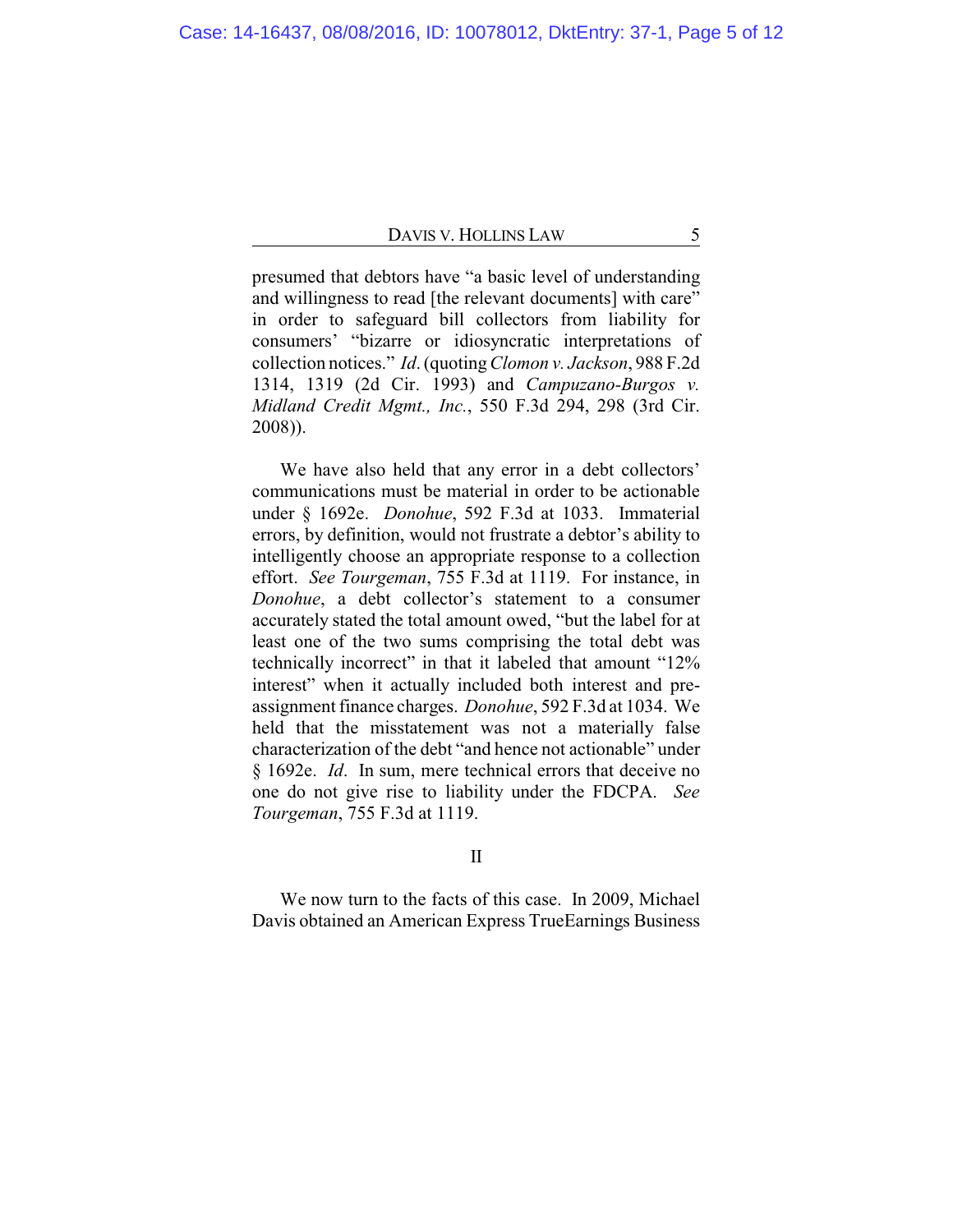Card at Costco.**<sup>1</sup>** In order to qualify for a business card, Davis filled in the credit card application with information about his wife's real estate practice, even though his wife had stopped working in real estate the previous year. He subsequently used the card to purchase a number of personal items at Costco, including groceries, gas, and a 65-inch television. Neither Davis nor his wife ever used the card for business purposes.

Davis failed to pay the balance on the American Express card and his debt was referred to Hollins Law, a law firm and debt collection agency. Hollins Law used case management software to track calendar entries, employee emails, employee notes, and other records, as well as to generate reports, including a report detailing Hollins Law's communications with Davis. The firm's first contact with Davis was on July 23, 2012, when Maggie Higgins, a Hollins Law employee, called Davis and spoke to him by telephone. According to the report, Davis told Higgins to communicate with a debt settlement firm that he had retained to negotiate on his behalf, and that he would call back the following day with the settlement firm's contact information. Hollins Law required its debt collectors to identify both the nature of the call and to identify the law firm as a debt collector, and Davis does not allege Higgins failed to do so.

Davis did not call back with the information he had promised, so on July 25, 2012, Higgins called Davis again and reached Davis's wife, who provided Higgins with the name and contact information for their debt settlement firm.

**<sup>1</sup>** Unless otherwise specified, the following facts were either found by the district court or undisputed at trial.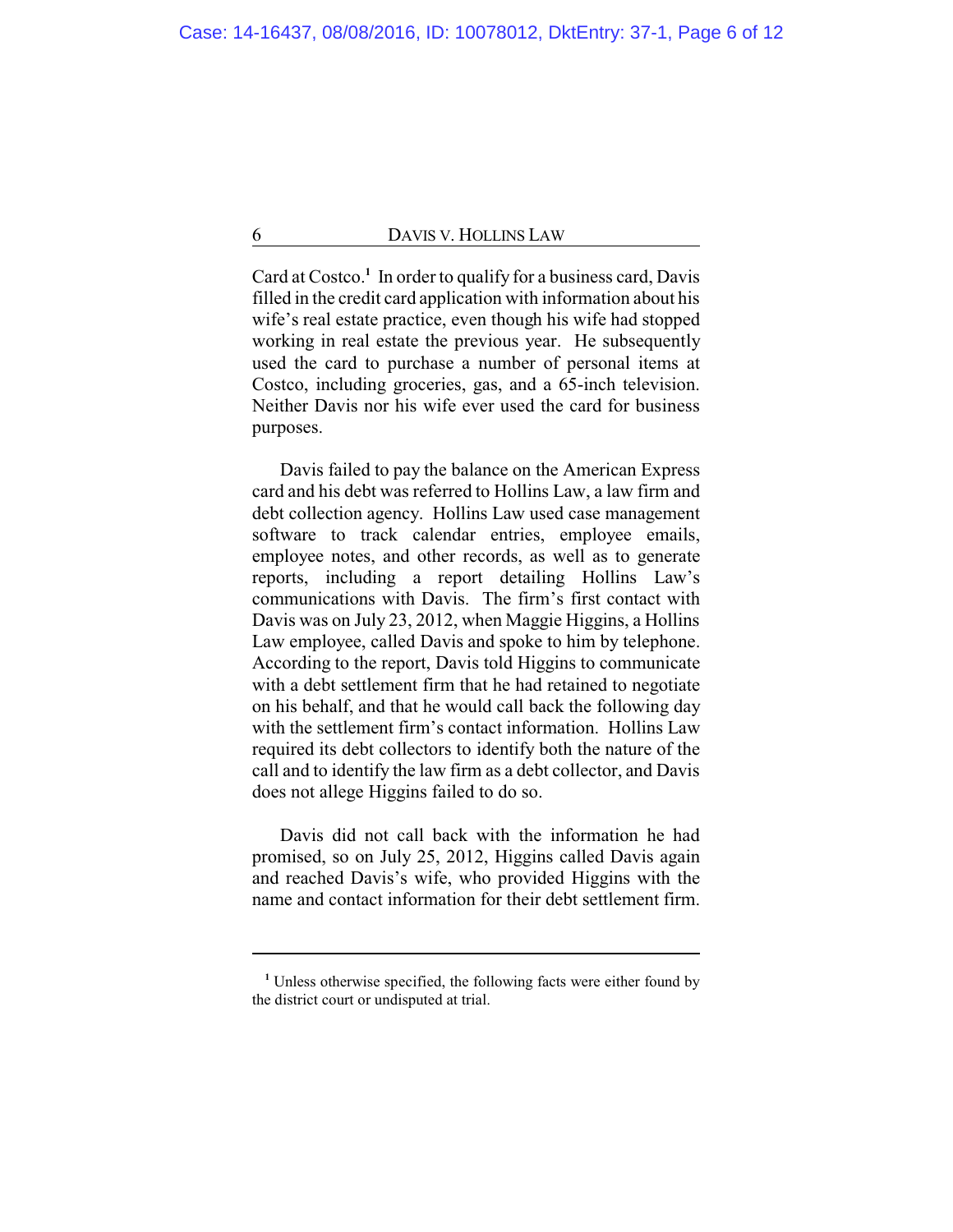Over the next few weeks, Higgins communicated exclusively with the debt settlement firm. The call records demonstrate that Higgins made multiple attempts to reach Davis's representative at the firm during that time. On August 29, 2012, Davis's case was assigned to a different Hollins Law employee, Gregory Daulton, who continued to leave multiple voicemail messages for different representatives at the debt settlement firm.

On September 10, 2012, Daulton emailed Davis to thank him for a telephone inquiry about settling the credit card debt. Daulton's email asked Davis to detail the amount of the settlement offer and the date it would be paid, as well as information regarding Davis's monthly income and expenses. Davis responded by email that same day and offered to settle the debt for roughly 30 percent of the total due. Davis's email explained: "I am in a similar situation with two additional credit cards both with higher dollar amounts. . . . [M]y goal is to settle the bad debt for all three credit cards and this is where I get the 30% number." Daulton emailed a reply to Davis's message, stating that he would forward the information to the creditor.

The next day, September 11, Daulton emailed Davis with a second request to specify the amount of his settlement offer. Davis responded via email: "Actually I don't even know the total due on the AMEX account. Can you provide me the number?" Daulton responded to the inquiry by attaching a report to a reply email.

On September 17, Davis sent Daulton an email asking for a status report on the creditor's response to his settlement offer. Daulton sent an email reply, stating: "No update. This is a low offer. Possibly they are dealing with the larger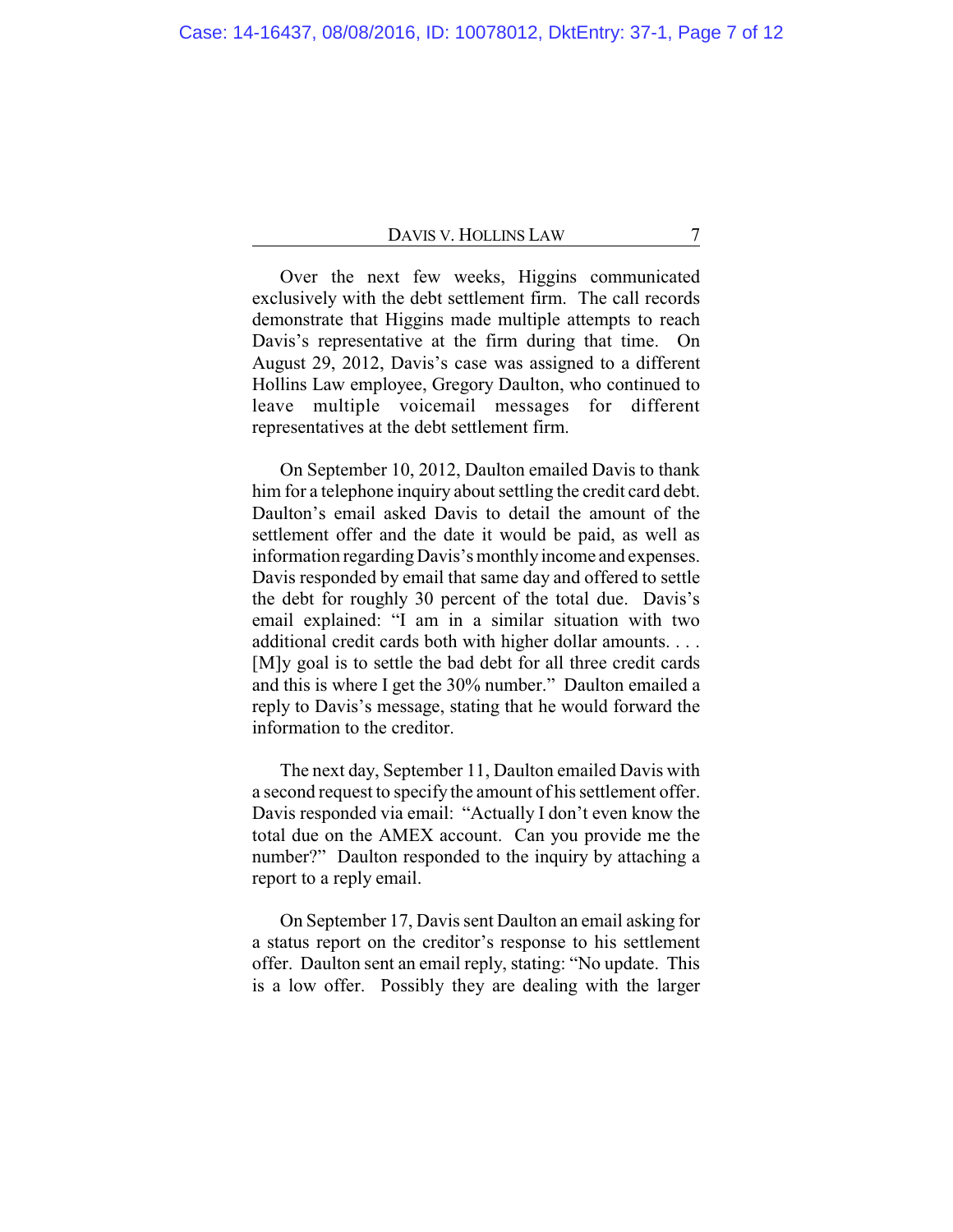percentage offers first, but I'm not sure." The email also stated that Daulton would advise Davis about any updates he received.

Hollins Law's records show that on September 25, Daulton left the following voicemail message for Davis: "Hello, this is a call for Michael Davis from Gregory at Hollins Law. Please call sir, it is important, my number is 866-513-5033. Thank You."**<sup>2</sup>** In the voicemail message, Daulton did not state that Hollins Law was a debt collector. However, Davis later admitted in response to a discovery request that: "Upon hearing the voice message, . . . Plaintiff understood that it was from a debt collector by combining the message itself with Plaintiff's prior knowledge that Defendant was a debt collector."

After September 25, Davis and Daulton exchanged eleven additional emails from October 4 to October 12. In those emails, Daulton informed Davis that his initial settlement offer had been declined and that Hollins Law would move forward with legal action. At one point, Davis hired debt consolidation attorneys to represent him, but then fired the attorneys and told Daulton to "feel free to deal with [him] directly." By October 12 (the last email in the record), the two parties had still not reached an agreement to settle the debt.

**<sup>2</sup>** The evidence in the record establishes that Daulton left the voicemail message for Davis on September 25, 2012. Although Davis submitted an affidavit in support of a summary judgment motion stating that he had received Daulton's voicemail message on August 29, 2012, Davis admitted at trial that he did not actually recall when he had received the voicemail, and did not know whether August 29th was the correct date. On appeal, Davis concedes that he received Daulton's call in September.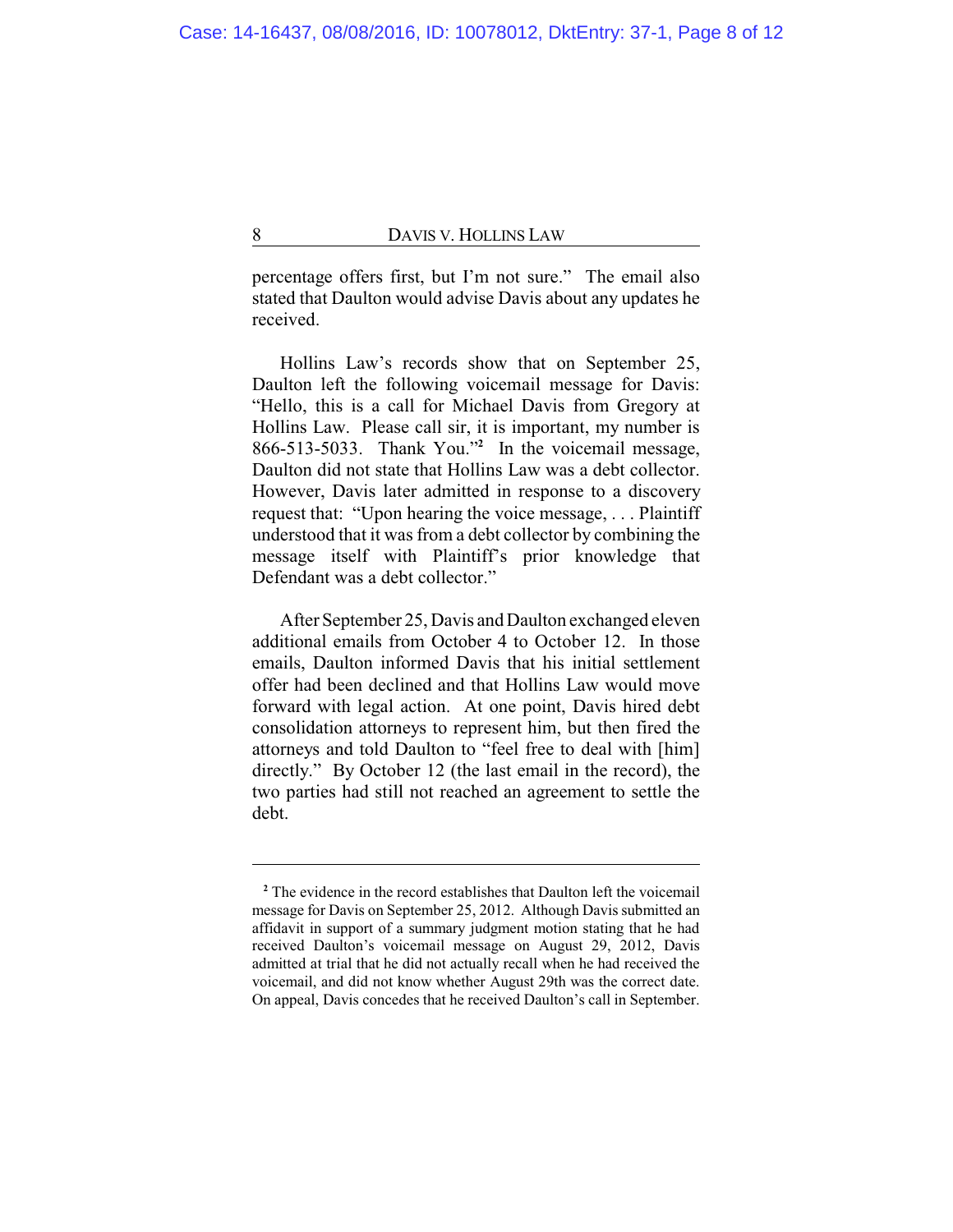On December 28, 2012, Davis filed suit against Hollins Law, alleging a violation of the FDCPA.**<sup>3</sup>** In his complaint, Davis stated that Hollins Law was "attempting to collect a debt" on behalf of American Express and that by leaving the September 25th voicemail message, Hollins Law violated the FDCPA by (among other things) "failing to disclose in subsequent communications that the communication was from a debt collector" in violation of  $\S 1692e(11)$ .

Davis and Hollins Law filed cross motions for summary judgment, which the district court denied. The court held a bench trial on April 15, 2014, and ruled in favor of Davis. The court held that the debt at issue was consumer debt because the credit card was "primarily used for household purposes" even though Davis had applied for a business credit card. Therefore the FDCPA (which applies only to consumer debt) was applicable to communications from Hollins Law to Davis. Further, the court held that because Daulton's voicemail message failed to disclose that "the communication is from a debt collector," it technically violated  $§$  1692(e)(11), which imposes liability for the "failure to disclose in subsequent communications that the communication is from a debt collector." Although the court recognized that the violation was "clearly de minimis," it proceeded to enter judgment in favor of Davis on June 24, 2014.

**<sup>3</sup>** Davis also alleged that Hollins Law violated the Rosenthal Fair Debt Collection Practices Act (RFDCPA), which is the California state equivalent of the FDCPA. *See* Cal. Civ. Code § 1788 et. seq. The applicable provision of the RFDCPA states that "every debt collector collecting or attempting to collect a consumer debt shall comply with the provisions of Sections 1692b to 1692j" of the FDCPA. Cal. Civ. Code § 1788.17. Because the state law claim is derivative of the federal claim, we do not address it separately.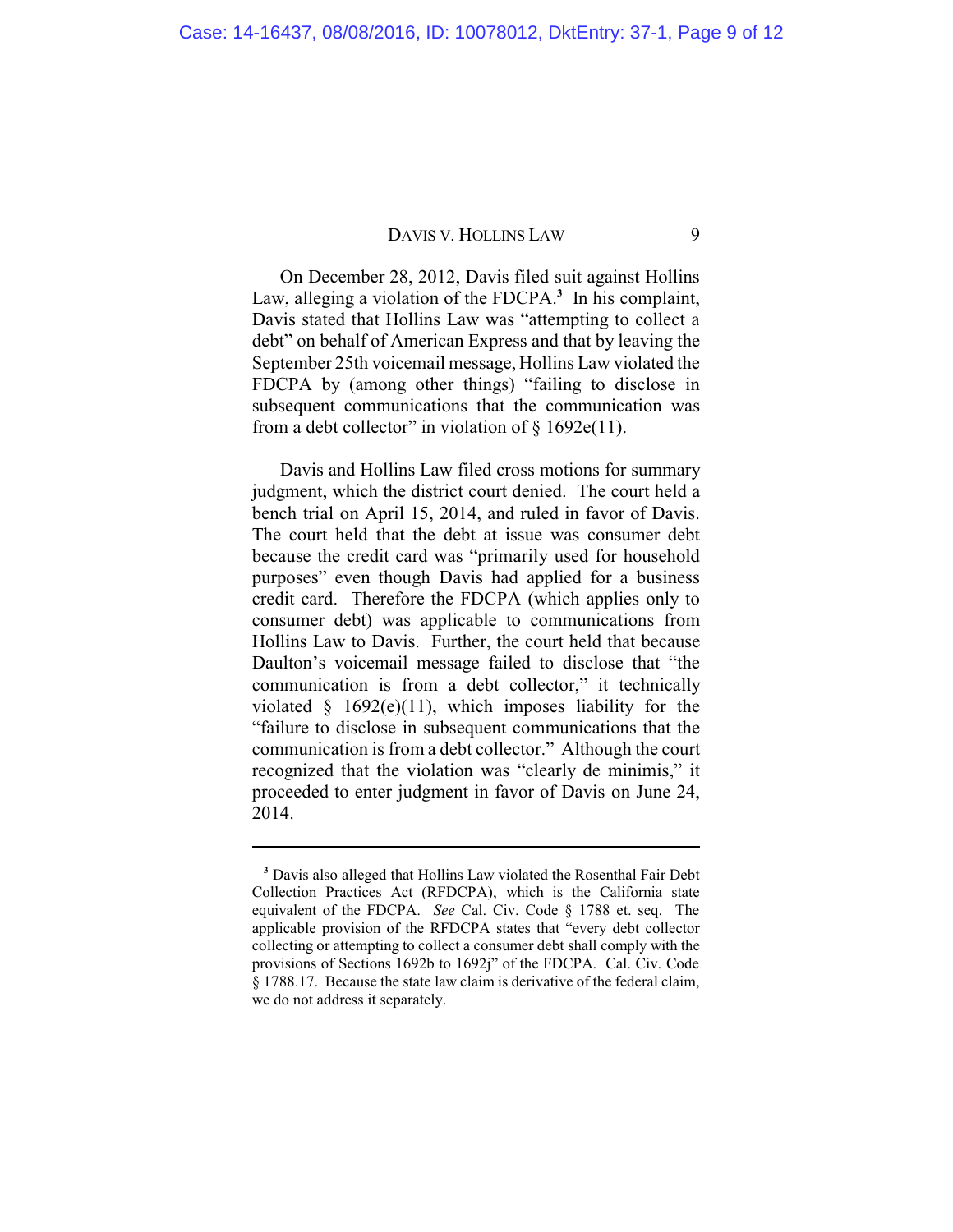Hollins Law timely appealed the district court's judgment and raises multiple arguments on appeal.**<sup>4</sup>** The district court had jurisdiction under 28 U.S.C. § 1331, and we have jurisdiction under 28 U.S.C. § 1291. When reviewing a district court's ruling following a bench trial, we review questions of law de novo and findings of fact for clear error. *Ambassador Hotel Co. v. Wei-Chuan Inv.*, 189 F.3d 1017, 1024 (9th Cir. 1999).

#### III

We begin by considering whether, assuming without deciding that the amount due on the American Express card was a "debt" for purposes of the FDCPA, Daulton's voicemail message on September 25, 2012, violated the FDCPA's prohibition on the "failure to disclose in subsequent communications that the communication is from a debt collector." *See* 15 U.S.C. § 1692(e)(11).

We first apply an objective standard that takes into account whether Daulton's voicemail message would be sufficient to disclose to the least sophisticated debtor that the call was on behalf of a debt collector. *See Tourgeman*, 755 F.3d at 1119. In applying this standard, we presume that the debtor has a basic level of understanding, which does not

**<sup>4</sup>** Hollins Law argues the following: (1) Davis incurred his debt on a business credit card, so the district court erred by concluding that the debt was a consumer debt covered by the FDCPA; (2) even if Davis's debt is covered by the FDCPA, Hollins Law met its disclosure obligations under 15 U.S.C. § 1692e(11); (3) Daulton's voicemail is not a "communication" under the FDCPA because it did not reference the debt; (4) the district court erred by misapplying the burden of proof on Davis's FDCPA claim; and (5) the district court abused its discretion by precluding the presentation of Hollins Law's "bona fide error" defense at trial.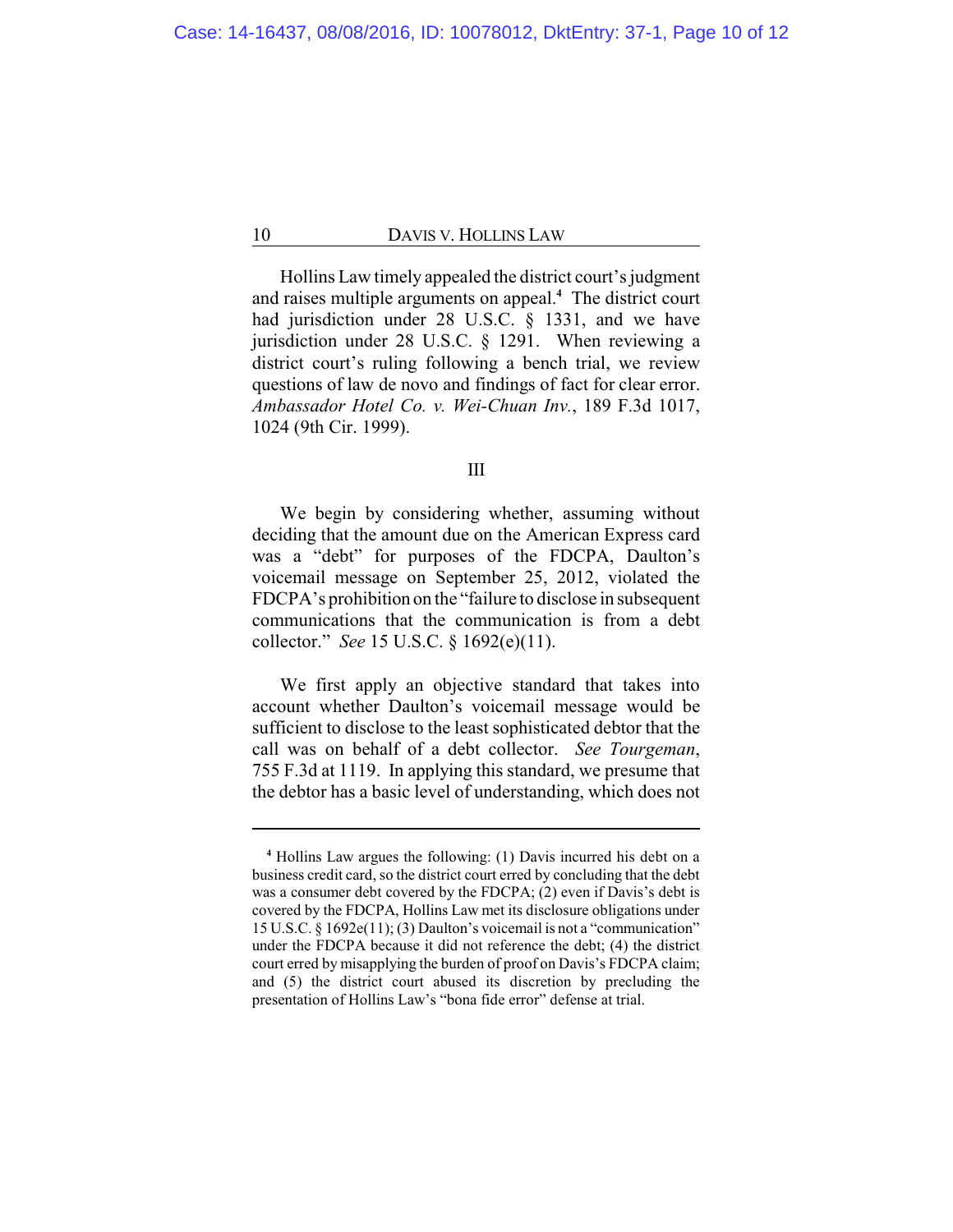include "bizarre or idiosyncratic interpretations" of the communication at issue. *Evon*, 688 F.3d at 1027. We also must avoid taking a hypertechnical approach. *See Tourgeman*, 755 F.3d at 1119.

Before Daulton's September 25 voicemail message, Davis and Daulton had been involved in settlement negotiations for about a two week period. Davis had made a "telephone inquiry" to Daulton and had exchanged eight emails with him. At the time Daulton left the voicemail for Davis on September 25, Davis had a pending settlement offer to settle the debt for 30 percent of the total due and had asked Daulton for a status report regarding the creditor's response. In the voicemail in question, Daulton identified himself as "Gregory at Hollins Law."

We conclude, given the extent of the prior communications, that the voicemail message's statement that the call was from "Gregory at Hollins Law" was sufficient to disclose to a debtor with a basic level of understanding that the communication at issue was "from a debt collector,"**<sup>5</sup>** 15 U.S.C. § 1692e(11). Indeed, any other interpretation of Daulton's voicemail message would be "bizarre or idiosyncratic." *Evon*, 688 F.3d at 1027 (quoting*Campuzano-Burgos*, 550 F.3d at 298). Given the context, the call was not "false, deceptive, or misleading," 15 U.S.C. § 1692e, and would not frustrate consumers' ability to intelligently chart a course of action in response to a collection effort, *see Donohue*, 592 F.3d at 1034. Although Daulton's voicemail message did not expressly state that Hollins Law is "a debt collector,"  $§$  1692e(11) does not require a subsequent

<sup>&</sup>lt;sup>5</sup> Indeed, Davis admits he did know this, by "combining the message itself with [his] prior knowledge that [Hollins Law] was a debt collector."